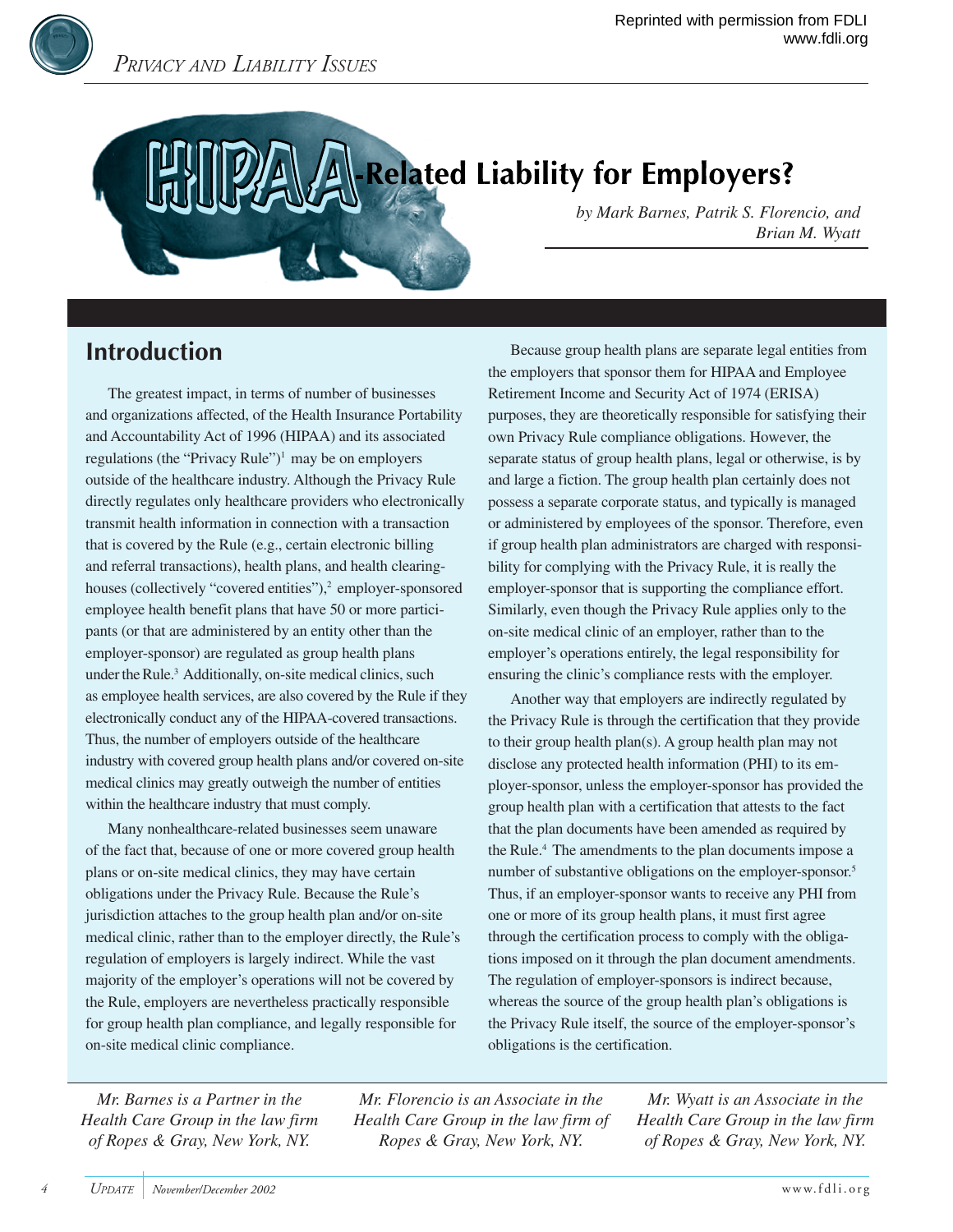# **Nature and Scope of Employer-Sponsor Obligations**

The foremost of the employer-sponsor's obligations with respect to PHI that it receives from one or more of its group health plans is to use and disclose only such PHI as permitted by the Privacy Rule or as required by law.<sup>6</sup> This obligation derives from the fact that the plan documents must be amended to ensure that the permitted uses and disclosures of

PHI by the employer-sponsor under the plan documents are consistent with what is permitted under the Rule. In addition, the employer-sponsor must agree to abide by the Privacy Rule's provisions on access of individuals to PHI, amendment of PHI, and accounting of disclosures of PHI.<sup>7</sup> This entails, for example, making available to the group health plan such PHI as is necessary for the group health

**But if employer-sponsors are out of harm's way in relation to HIPAA-imposed sanctions, what incentive is there for them to comply with the obligations that they accrue by amending the plan documents?**

practices, books, and records relating to the use and disclosure of PHI available to the Secretary of the Department of Health and Human Services for the purposes of determining compliance by the group health plan(s) (e.g., the Secretary may wish to audit the employer-sponsor's records to ascertain whether the group health plan is indiscriminately disclosing PHI to the employer-sponsor in violation of the amended plan documents);<sup>12</sup> 2) return or destroy all PHI, where feasible, when such PHI is no longer needed for the purpose for which the

> disclosure was originally made (where such return or destruction is not feasible, the employer-sponsor must agree to limit further uses and disclosures to those purposes that make the return or destruction of the PHI infeasible);<sup>13</sup> 3) establish adequate firewalls to prevent PHI from the group health plan from flowing to the employer-sponsor in circumstances that are not permitted by the plan documents; $^{14}$  and 4) ensure that any subcontractors or

plan to provide employees/enrollees with access to their PHI.<sup>8</sup> Thus, the employer-sponsor is indirectly regulated through the certification and plan document amendments in largely the same way as the group health plan is directly regulated by the Privacy Rule. The employer-sponsor must even report to the group health plan any uses or disclosures of PHI that deviate from the permitted uses and disclosures of PHI enumerated in the plan documents.<sup>9</sup>

Another of the employer-sponsor's obligations is to refrain from using or disclosing PHI when taking employment-related actions or making employment-related decisions, and to refrain from using or disclosing PHI in connection with any other benefit or employee benefit plan of the employersponsor.<sup>10</sup> While it is important for this obligation to be clearly articulated in the plan documents, and for the employersponsor to abide by this obligation pursuant to its certification, it will be very difficult for an employee/enrollee to prove that the reason for the employment-related action taken against him or her was based wholly or partially upon information derived from his or her PHI (e.g., a propensity to develop a costly future illness). For this reason, it has been posited that the law should impose greater restrictions on the collection of employee PHI, rather than regulate the subsequent use and disclosure of PHI by employers.<sup>11</sup>

In addition to the foregoing obligations, an employersponsor also must certify that it will: 1) make its internal

other agents to whom it discloses PHI acquiesce to the same restrictions and conditions upon the use and disclosure of PHI that are stipulated by the plan documents.<sup>15</sup>

# **Liability of Employer-Sponsor for Breach of Obligation?**

While the Privacy Rule sets forth the aforementioned scheme for indirectly regulating the PHI that employersponsors receive from their group health plans, it does not specify what sanctions, if any, might be imposed on employer-sponsors who breach one or more of their obligations. The civil and criminal sanctions available under HIPAA16 would not seem to apply to employer-sponsors, as these latter are not covered entities, and thus not technically covered by HIPAA. But if employer-sponsors are out of harm's way in relation to HIPAA-imposed sanctions, what incentive is there for them to comply with the obligations that they accrue by amending the plan documents? Are there any other sources of liability that might apply to employersponsors that violate one or more of their obligations?

To date, little to no scholarship exists on the HIPAArelated liability of employer-sponsors, making it unclear whether employer-sponsors could be subject to potential liability for failing to comply with their obligations, or whether no such liability will attach to employer-sponsors